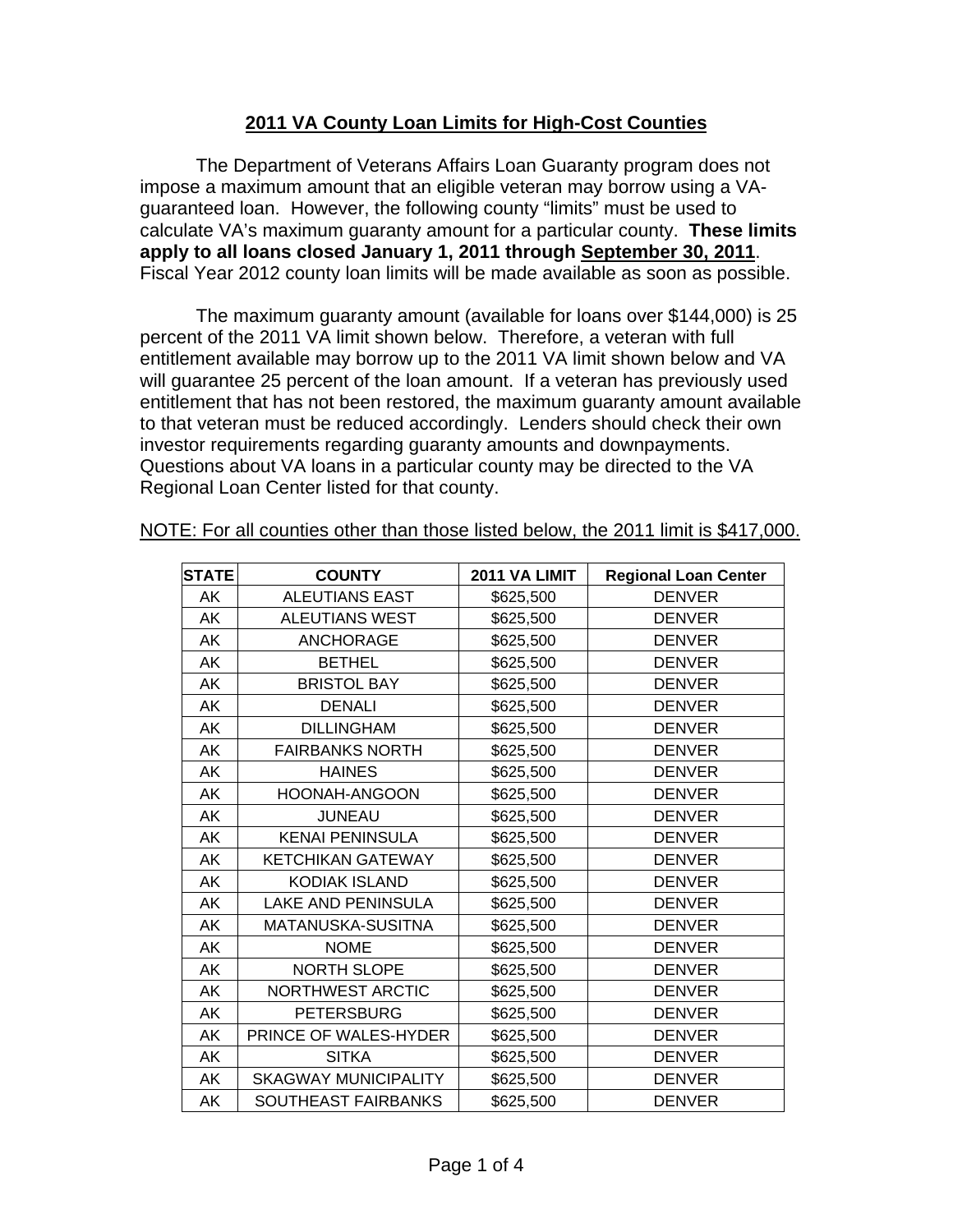| <b>STATE</b> | <b>COUNTY</b>                | 2011 VA LIMIT | <b>Regional Loan Center</b> |
|--------------|------------------------------|---------------|-----------------------------|
| AK           | VALDEZ-CORDOVA               | \$625,500     | <b>DENVER</b>               |
| AK           | <b>WADE HAMPTON</b>          | \$625,500     | <b>DENVER</b>               |
| AK           | <b>WRANGELL CITY/BOROUGH</b> | \$625,500     | <b>DENVER</b>               |
| AK           | YAKUTAT CITY                 | \$625,500     | <b>DENVER</b>               |
| AK           | YUKON-KOYUKUK                | \$625,500     | <b>DENVER</b>               |
| CA           | ALAMEDA                      | \$1,000,000   | <b>PHOENIX</b>              |
| CA           | <b>ALPINE</b>                | \$480,000     | <b>PHOENIX</b>              |
| CA           | <b>CONTRA COSTA</b>          | \$1,000,000   | <b>PHOENIX</b>              |
| CA           | <b>LOS ANGELES</b>           | \$700,000     | <b>PHOENIX</b>              |
| CA           | <b>MARIN</b>                 | \$1,000,000   | <b>PHOENIX</b>              |
| СA           | <b>MONTEREY</b>              | \$431,250     | <b>PHOENIX</b>              |
| CA           | <b>NAPA</b>                  | \$530,000     | <b>PHOENIX</b>              |
| CA           | <b>NEVADA</b>                | \$431,250     | <b>PHOENIX</b>              |
| CA           | <b>ORANGE</b>                | \$700,000     | <b>PHOENIX</b>              |
| CA           | <b>SAN BENITO</b>            | \$843,750     | <b>PHOENIX</b>              |
| CA           | SAN DIEGO                    | \$537,500     | <b>PHOENIX</b>              |
| CA           | <b>SAN FRANCISCO</b>         | \$1,000,000   | <b>PHOENIX</b>              |
| CA           | <b>SAN LUIS OBISPO</b>       | \$528,750     | <b>PHOENIX</b>              |
| CA           | <b>SAN MATEO</b>             | \$1,000,000   | <b>PHOENIX</b>              |
| CA           | <b>SANTA BARBARA</b>         | \$710,000     | <b>PHOENIX</b>              |
| СA           | <b>SANTA CLARA</b>           | \$843,750     | <b>PHOENIX</b>              |
| CA           | <b>SANTA CRUZ</b>            | \$706,250     | <b>PHOENIX</b>              |
| CA           | <b>SONOMA</b>                | \$478,750     | <b>PHOENIX</b>              |
| CA           | <b>VENTURA</b>               | \$562,500     | <b>PHOENIX</b>              |
| CO           | <b>BOULDER</b>               | \$427,500     | <b>DENVER</b>               |
| CO           | <b>EAGLE</b>                 | \$850,000     | <b>DENVER</b>               |
| CO           | <b>LAKE</b>                  | \$850,000     | <b>DENVER</b>               |
| CO           | <b>PITKIN</b>                | \$1,094,625   | <b>DENVER</b>               |
| CO           | <b>ROUTT</b>                 | \$587,500     | <b>DENVER</b>               |
| CO           | <b>SAN MIGUEL</b>            | \$520,000     | <b>DENVER</b>               |
| CO           | <b>SUMMIT</b>                | \$771,250     | <b>DENVER</b>               |
| <b>CT</b>    | <b>FAIRFIELD</b>             | \$625,000     | <b>MANCHESTER</b>           |
| DC           | <b>DISTRICT OF COLUMBIA</b>  | \$818,750     | <b>ROANOKE</b>              |
| <b>FL</b>    | <b>MONROE</b>                | \$437,500     | ST. PETERSBURG              |
| GU           | <b>GUAM</b>                  | \$625,500     | <b>HONOLULU</b>             |
| HI           | <b>HAWAII</b>                | \$625,500     | <b>HONOLULU</b>             |
| HI           | <b>HONOLULU</b>              | \$741,250     | <b>HONOLULU</b>             |
| HI           | <b>KALAWAO</b>               | \$625,500     | <b>HONOLULU</b>             |
| HI           | KAUAI                        | \$625,500     | <b>HONOLULU</b>             |
| HI           | <b>MAUI</b>                  | \$625,500     | <b>HONOLULU</b>             |
| ID           | <b>BLAINE</b>                | \$431,250     | <b>DENVER</b>               |
| ID           | <b>TETON</b>                 | \$652,500     | <b>DENVER</b>               |
| MA           | <b>BARNSTABLE</b>            | \$418,750     | <b>MANCHESTER</b>           |
| MA           | <b>DUKES</b>                 | \$782,500     | <b>MANCHESTER</b>           |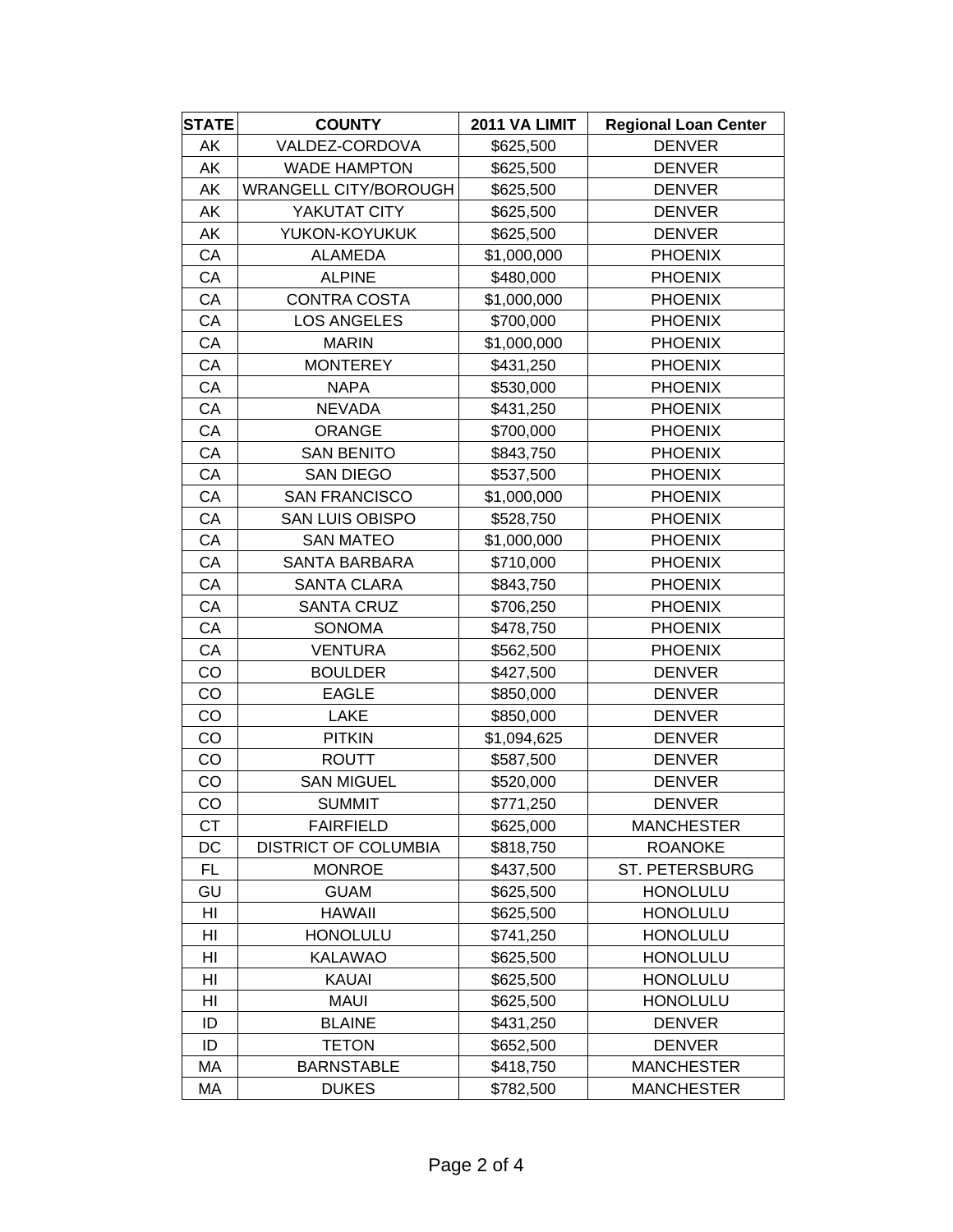| <b>STATE</b> | <b>COUNTY</b>          | 2011 VA LIMIT | <b>Regional Loan Center</b> |
|--------------|------------------------|---------------|-----------------------------|
| МA           | <b>ESSEX</b>           | \$493,750     | <b>MANCHESTER</b>           |
| МA           | <b>MIDDLESEX</b>       | \$493,750     | <b>MANCHESTER</b>           |
| MA           | <b>NANTUCKET</b>       | \$1,094,625   | <b>MANCHESTER</b>           |
| MA           | <b>NORFOLK</b>         | \$493,750     | <b>MANCHESTER</b>           |
| MA           | <b>PLYMOUTH</b>        | \$493,750     | <b>MANCHESTER</b>           |
| MA           | <b>SUFFOLK</b>         | \$493,750     | <b>MANCHESTER</b>           |
| MD           | <b>ANNE ARUNDEL</b>    | \$500,000     | <b>ROANOKE</b>              |
| MD           | <b>BALTIMORE</b>       | \$500,000     | <b>ROANOKE</b>              |
| <b>MD</b>    | <b>BALTIMORE CITY</b>  | \$500,000     | <b>ROANOKE</b>              |
| MD           | <b>CALVERT</b>         | \$818,750     | <b>ROANOKE</b>              |
| MD           | <b>CARROLL</b>         | \$500,000     | <b>ROANOKE</b>              |
| MD           | <b>CHARLES</b>         | \$818,750     | <b>ROANOKE</b>              |
| MD           | <b>FREDERICK</b>       | \$818,750     | <b>ROANOKE</b>              |
| MD           | <b>HARFORD</b>         | \$500,000     | <b>ROANOKE</b>              |
| MD           | <b>HOWARD</b>          | \$500,000     | <b>ROANOKE</b>              |
| MD           | <b>MONTGOMERY</b>      | \$818,750     | <b>ROANOKE</b>              |
| MD           | PRINCE GEORGE'S        | \$818,750     | <b>ROANOKE</b>              |
| MD           | <b>QUEEN ANNE'S</b>    | \$500,000     | <b>ROANOKE</b>              |
| <b>MP</b>    | <b>NORTHERN ISLAND</b> | \$436,250     | <b>HONOLULU</b>             |
| <b>MP</b>    | <b>SAIPAN</b>          | \$440,000     | <b>HONOLULU</b>             |
| <b>MP</b>    | <b>TINIAN</b>          | \$442,500     | <b>HONOLULU</b>             |
| <b>NC</b>    | <b>CAMDEN</b>          | \$875,000     | <b>ATLANTA</b>              |
| <b>NC</b>    | <b>PASQUOTANK</b>      | \$875,000     | <b>ATLANTA</b>              |
| <b>NC</b>    | <b>PERQUIMANS</b>      | \$875,000     | <b>ATLANTA</b>              |
| <b>NH</b>    | <b>ROCKINGHAM</b>      | \$493,750     | <b>MANCHESTER</b>           |
| <b>NH</b>    | <b>STRAFFORD</b>       | \$493,750     | <b>MANCHESTER</b>           |
| <b>NJ</b>    | <b>BERGEN</b>          | \$735,000     | <b>CLEVELAND</b>            |
| <b>NJ</b>    | <b>ESSEX</b>           | \$735,000     | <b>CLEVELAND</b>            |
| <b>NJ</b>    | <b>HUDSON</b>          | \$735,000     | <b>CLEVELAND</b>            |
| <b>NJ</b>    | <b>HUNTERDON</b>       | \$735,000     | <b>CLEVELAND</b>            |
| NJ           | <b>MIDDLESEX</b>       | \$735,000     | <b>CLEVELAND</b>            |
| <b>NJ</b>    | <b>MONMOUTH</b>        | \$735,000     | <b>CLEVELAND</b>            |
| <b>NJ</b>    | <b>MORRIS</b>          | \$735,000     | <b>CLEVELAND</b>            |
| <b>NJ</b>    | <b>OCEAN</b>           | \$735,000     | <b>CLEVELAND</b>            |
| <b>NJ</b>    | <b>PASSAIC</b>         | \$735,000     | <b>CLEVELAND</b>            |
| <b>NJ</b>    | <b>SOMERSET</b>        | \$735,000     | <b>CLEVELAND</b>            |
| <b>NJ</b>    | <b>SUSSEX</b>          | \$735,000     | <b>CLEVELAND</b>            |
| <b>NJ</b>    | <b>UNION</b>           | \$735,000     | <b>CLEVELAND</b>            |
| <b>NY</b>    | <b>BRONX</b>           | \$735,000     | <b>MANCHESTER</b>           |
| <b>NY</b>    | <b>KINGS</b>           | \$735,000     | <b>MANCHESTER</b>           |
| <b>NY</b>    | NASSAU                 | \$735,000     | <b>MANCHESTER</b>           |
| <b>NY</b>    | <b>NEW YORK</b>        | \$735,000     | <b>MANCHESTER</b>           |
| <b>NY</b>    | <b>PUTNAM</b>          | \$735,000     | <b>MANCHESTER</b>           |
| <b>NY</b>    | <b>QUEENS</b>          | \$735,000     | <b>MANCHESTER</b>           |